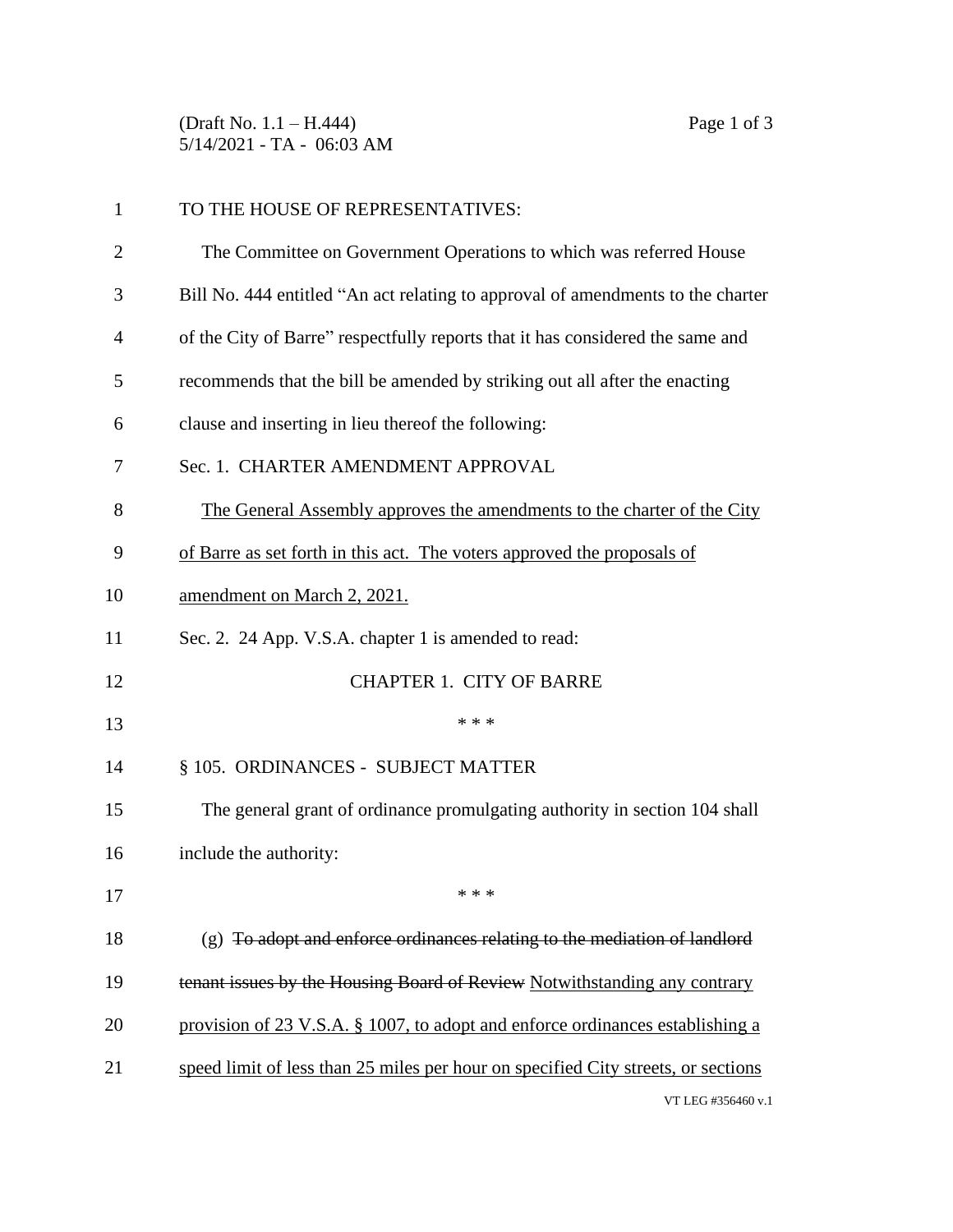(Draft No. 1.1 – H.444) Page 2 of 3 5/14/2021 - TA - 06:03 AM

| $\mathbf{1}$   | of City streets, within City boundaries as may be required for the safety and         |
|----------------|---------------------------------------------------------------------------------------|
| $\overline{2}$ | general welfare of the City.                                                          |
| 3              | * * *                                                                                 |
| $\overline{4}$ | § 111. BONDING OF CITY OFFICIALS                                                      |
| 5              | The Mayor, councilors, members of the Police Department, City Manager,                |
| 6              | First Constable Finance Director, Superintendent of Public Works, Tax                 |
| 7              | Collector, and Clerk and Treasurer shall annually be bonded by the City for the       |
| 8              | faithful discharge of their respective duties, as provided by State statute, and      |
| 9              | the expense of said bonds to be paid by the City.                                     |
| 10             | * * *                                                                                 |
| 11             | § 205. OFFICERS ELECTED                                                               |
| 12             | (a)(1) The legal voters shall elect biennially a Mayor, $\alpha$ First Constable, and |
| 13             | one person to serve as Clerk and Treasurer.                                           |
| 14             | * * *                                                                                 |
| 15             | Subchapter 4. City Officials                                                          |
| 16             | * * *                                                                                 |
| 17             | ARTICLE 8. CONSTABLE [Repealed.]                                                      |
| 18             | * * *                                                                                 |
| 19             | $§$ 418. DUTIES                                                                       |